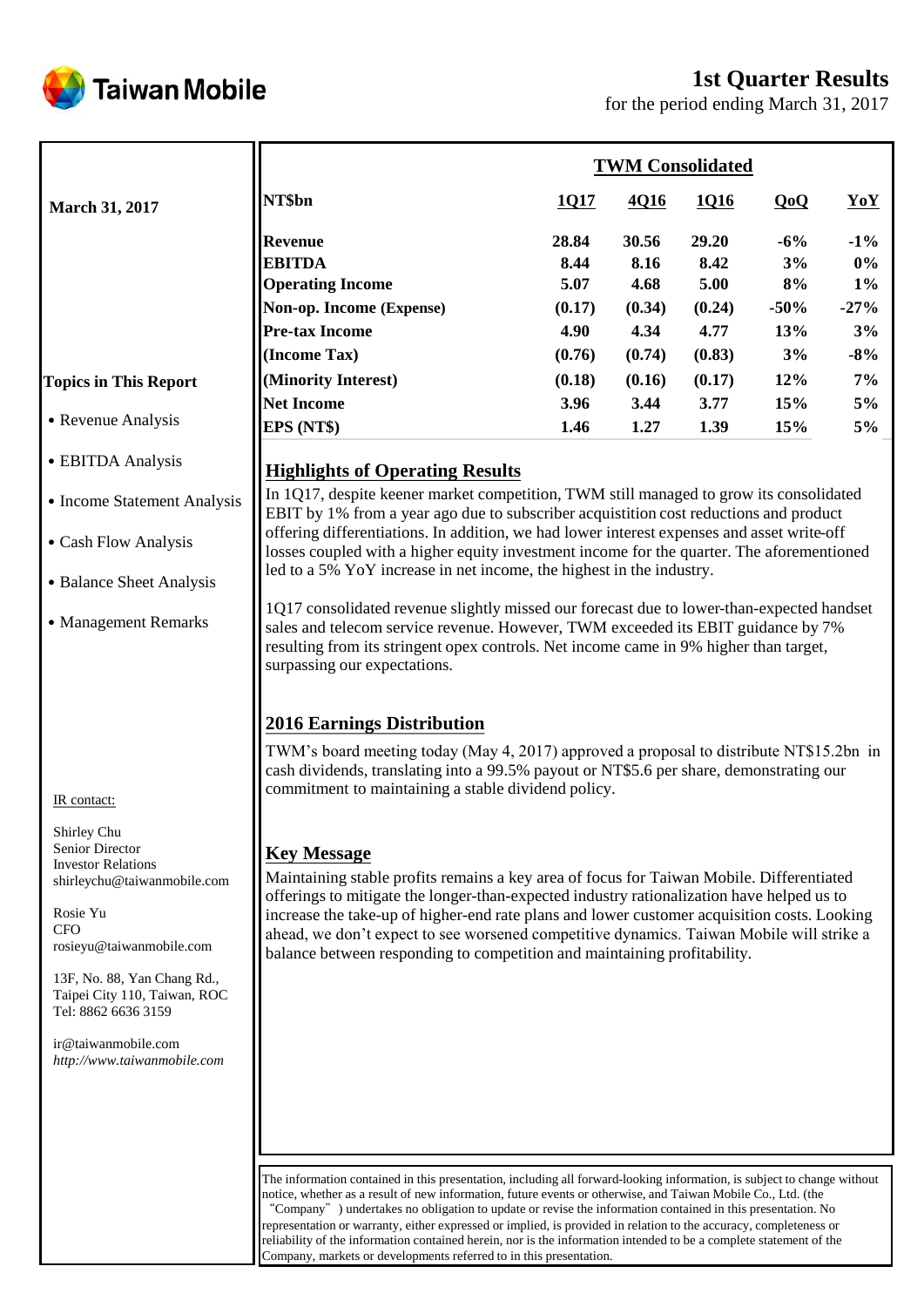

### **o I. Revenue Analysis**

# **Table 1. Key Operational Data**

| <b>Residual Value (NT\$bn)</b> | 1017  | 4016  | 1016  | 0 <sub>0</sub> | YoY     |
|--------------------------------|-------|-------|-------|----------------|---------|
| Mobile Service Revenue         | 16.02 | 16.57 | 16.34 | $-3\%$         | $-2\%$  |
| Postpaid ARPU (NT\$)           | 861   | 885   | 869   | $-3\%$         | $-1\%$  |
| Blended ARPU (NT\$)            | 720   | 740   | 733   | $-3\%$         | $-2\%$  |
| Telecom Service Revenue        |       | 17.67 | 17.59 | $-3\%$         | $-2.96$ |

| <b>Revenue (NT\$bn)</b> | 1Q17  | 4Q16  | <b>1Q16</b> | QoQ    | YoY    |
|-------------------------|-------|-------|-------------|--------|--------|
| <b>Telecom</b>          | 19.61 | 21.29 | 20.50       | $-8%$  | $-4\%$ |
| Service                 | 14.85 | 15.33 | 15.26       | $-3%$  | $-3%$  |
| <b>Device Sales</b>     | 4.76  | 5.96  | 5.23        | $-20%$ | $-9\%$ |
| <b>CATV</b>             | 1.61  | 1.62  | 1.64        | $0\%$  | $-2\%$ |
| - Pay-TV Related        | 1.07  | 1.08  | 1.10        | $-1\%$ | $-2\%$ |
| - Broadband             | 0.33  | 0.33  | 0.33        | $1\%$  | $1\%$  |
| - Content & Others      | 0.21  | 0.22  | 0.22        | $-2\%$ | $-2\%$ |
| momo                    | 7.58  | 7.62  | 7.01        | $-1\%$ | 8%     |
| - E-commerce            | 5.90  | 5.82  | 4.99        | $1\%$  | 18%    |
| - TV Shopping & Others  | 1.68  | 1.80  | 2.01        | $-7\%$ | $-16%$ |
| Others <sup>1</sup>     | 0.13  | 0.14  | 0.15        | $-2\%$ | $-13%$ |

Note 1: Other revenue primarily consists of operating revenue from our 49.9%-held Taipei New Horizon Co., Ltd., which became a consolidated entity on Feb 21, 2014.

|                               | 1Q17    | 4Q16  | <b>1Q16</b> | QoQ    | YoY    |
|-------------------------------|---------|-------|-------------|--------|--------|
| <b>Mobile Subscribers (K)</b> | 7,386   | 7,439 | 7,434       | $-1\%$ | $-1\%$ |
| - Postpaid                    | 5,912   | 5,944 | 5,975       | $-1\%$ | $-1\%$ |
| <b>Monthly Churn</b>          | $2.9\%$ | 2.9%  | 2.5%        |        |        |
| -Postpaid                     | 1.6%    | 1.7%  | 1.5%        |        |        |
| MOU (bn)                      | 2.09    | 2.43  | 2.65        | $-14%$ | $-21%$ |
| Pay-TV Subs (K)               | 581     | 581   | 588         | $0\%$  | $-1\%$ |
| Cable Broadband Subs (K)      | 205     | 203   | 200         | 1%     | 3%     |
| $DTV$ Subs $(K)$              | 205     | 199   | 191         | 3%     | 7%     |
|                               |         |       |             |        |        |
| <b>CATV ARPU (NT\$)</b>       | 1Q17    | 4Q16  | <b>1Q16</b> | QoQ    | YoY    |
| <b>Basic TV</b>               | 465     | 466   | 483         | 0%     | $-4%$  |
| <b>Broadband</b>              | 531     | 531   | 538         | 0%     | $-1\%$ |
| <b>DTV</b>                    | 126     | 127   | 130         | $-1\%$ | $-3%$  |
| Blended <sup>1</sup>          | 803     | 804   | 807         | 0%     | 0%     |

Note 1: Cable TV & broadband related revenue (excluding content agency) divided by CATV subscriber number

# *Telecom:*

Even though 4G take-up rate continuously rose to 68% at the end of 1Q17, the growth in postpaid ARPU and mobile service revenue was constrained by market competition. Having said that, TWM still outperformed its peers by posting the smallest YoY decline in mobile service revenue in 1Q17.

1Q17 device sales decreased QoQ and YoY due to the decelerated sales momentum of iPhone 7 and higher mix of mid-end Android phones.

In terms of total mobile subscribers, although the mobile market remained competitive in 1Q17, TWM still outperformed in terms of sustaining its subscriber base.

MOU's QoQ and YoY drops were a function of VoIP replacement and fewer minutes from APT.

# *Cable:*

In 1Q17, the number of basic TV subscribers bottomed out from 4Q16 due to the tapered-off impact from new entrant competition in the New Taipei City service area. Stability in overall CATV revenue was underpinned by sequential subscriber rise in cable broadband and digital TV services.

### *momo*

momo posted an 18% YoY top-line growth in the E-commerce business for the quarter, higher than that of its closest competitor in the industry. As a result, E-commerce made up 78% of momo's total revenue.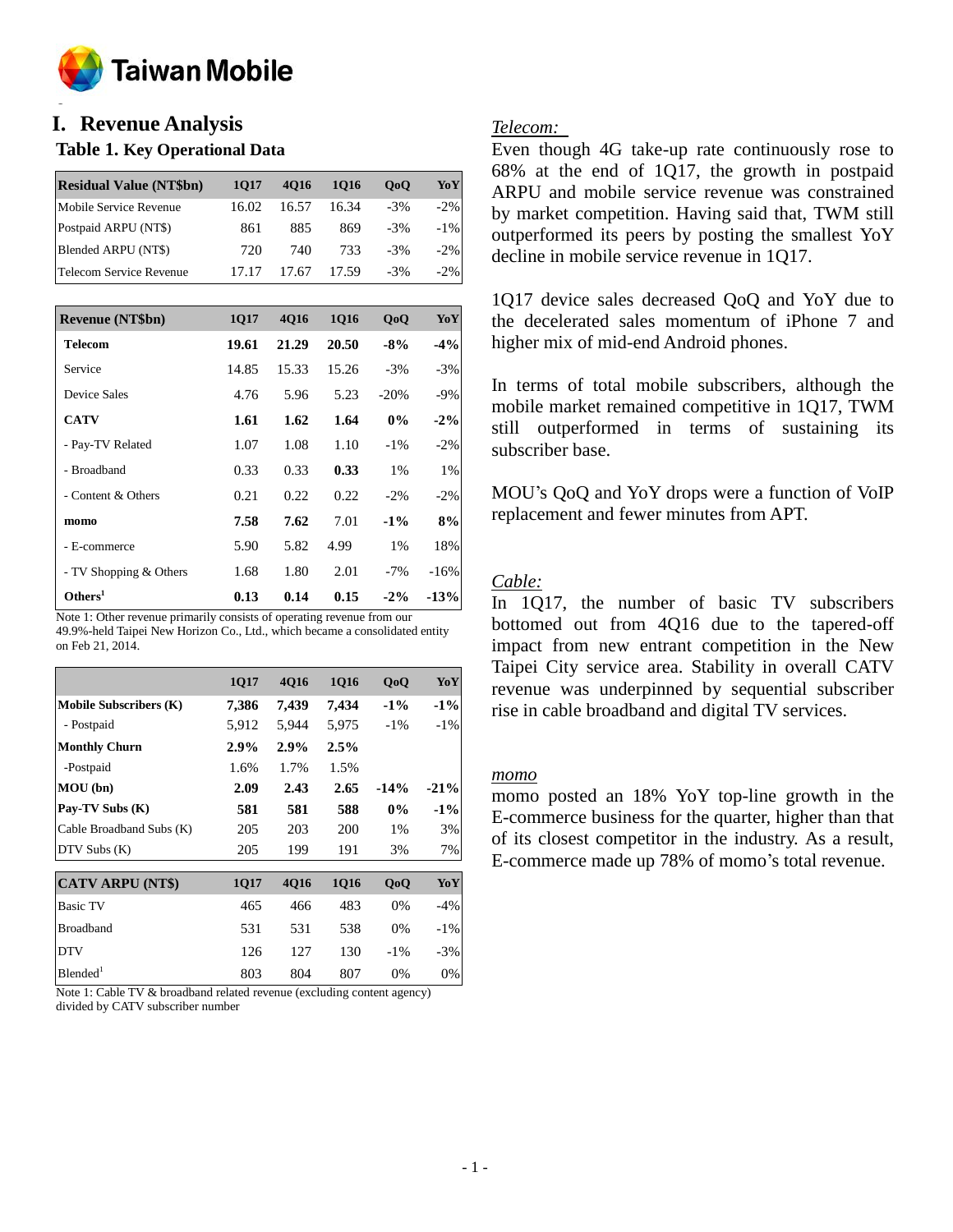

# **II. EBITDA Analysis**

### **Table 2. EBITDA Breakdown**

| NT\$bn        | 1Q17  | 4Q16  | 1Q16  | QoQ         | YoY         |
|---------------|-------|-------|-------|-------------|-------------|
| <b>EBITDA</b> | 8.44  | 8.16  | 8.42  | 3%          | $0\%$       |
| - Telecom     | 7.14  | 6.86  | 7.05  | 4%          | 1%          |
| - CATV        | 0.86  | 0.84  | 0.90  | 2%          | $-4%$       |
| - momo        | 0.34  | 0.34  | 0.40  | 0%          | $-14%$      |
| - others      | 0.09  | 0.09  | 0.05  | $-3%$       | 61%         |
| Margin        | 29.3% | 26.7% | 28.8% | 2.6ppts     | 0.4ppts     |
| - Telecom     | 36.4% | 32.2% | 34.4% | 4.2ppts     | 2.0ppts     |
| - CATV        | 53.5% | 52.0% | 54.6% | 1.5ppts     | $-1.1$ ppts |
| - momo        | 4.5%  | 4.4%  | 5.6%  | $0.0$ ppts  | $-1.2$ ppts |
| - others      | 64.1% | 65.2% | 34.8% | $-1.0$ ppts | 29.3ppts    |
|               |       |       |       |             |             |
| D&A           | 3.37  | 3.48  | 3.41  | $-3%$       | $-1\%$      |
| - Telecom     | 3.03  | 3.14  | 3.08  | $-4%$       | $-2%$       |
| - CATV        | 0.22  | 0.21  | 0.22  | 2%          | 0%          |
| - momo        | 0.03  | 0.03  | 0.03  | $-1\%$      | $-5%$       |
| - others      | 0.05  | 0.05  | 0.05  | 0%          | 1%          |
| <b>EBIT</b>   | 5.07  | 4.68  | 5.00  | 8%          | $1\%$       |
| - Telecom     | 4.11  | 3.72  | 3.97  | 11%         | 4%          |
| - CATV        | 0.65  | 0.63  | 0.68  | 3%          | $-5%$       |
| - momo        | 0.31  | 0.31  | 0.37  | 1%          | $-15%$      |
| - others      | 0.03  | 0.04  | 0.00  | $-8%$       | NM          |

Note: The sum of each account of telecom, CATV and momo does not equal to the consolidated total number due to other revenue and minor adjustments / eliminations.

#### **Table 3. Non-operating Item**

| NT\$bn                                           | 1017   | 4016   | 1016   | 0 <sub>0</sub> | YoY     |
|--------------------------------------------------|--------|--------|--------|----------------|---------|
| <b>Non-Operating</b><br><b>Revenue (Expense)</b> | (0.17) | (0.34) | (0.24) | $-50%$         | $-27%$  |
| - Net Interest Expense                           | (0.12) | (0.13) | (0.14) | $-6%$          | $-14%$  |
| - Write-off Loss                                 | (0.03) | (0.33) | (0.04) | $-92%$         | $-38%$  |
| - Other Revenue<br>(Expense)                     | (0.03) | 0.11   | (0.05) | NM             | $-52\%$ |

### EBITDA Analysis

Due to smaller handset subsidies from fewer handsets sold as well as lower SAC (subscriber acquisition cost), telecom EBITDA increased QoQ and YoY in 1Q17. A disciplined marketing expense also contributed to the improvements of telecom EBITDA.

Cable TV EBITDA rose sequentially in 1Q17 aided by the stabilizing CATV revenue as mentioned earlier and lesser marketing efforts to defend market share. As such, CATV EBITDA margin increased 1.5ppts from a quarter ago.

In 1Q17, momo's YoY contraction in EBITDA was mainly due to the revenue decline of its TV home shopping business which has higher fixed costs. Despite the YoY drop in EBITDA, momo's equity investment income grew over 50% from a year ago and already made up 12% of its net income.

# D&AAnalysis

Compared to our peers, we invested more rationally in 4G. As such, telecom depreciation and amortization peaked in 2016 and started coming off this year. As a result, TWM showed the highest YoY growth of 4% in telecom EBIT among peers in 1Q17.

CATV 1Q17 D&A expense increased sequentially as a result of continuous investments in subsidizing set-up boxes in order to reach 100% household set-top-box installation target by 2017 requested by the NCC.

### Non-Operating Item Analysis

1Q17 non-operating expense decreased YoY due to a lower interest expense from a smaller average loan balance, additional leasing revenue from unused properties and a higher equity investment income. Its sequential drop was due mainly to a lower asset write-off loss booked in 1Q17.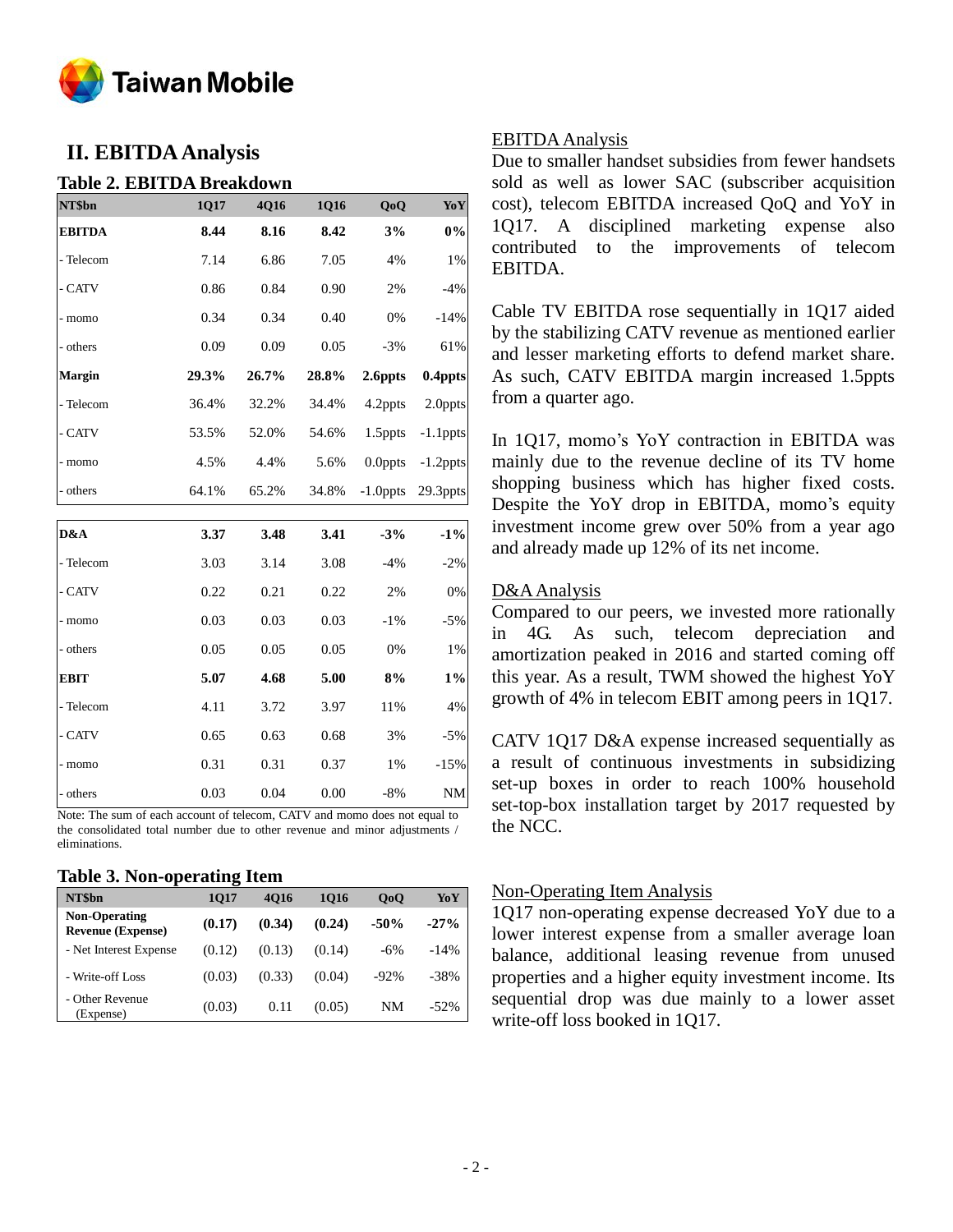

# **III. Income Statement Analysis**

### **Table 4. 1Q17 Consolidated Results vs. Forecast**

| NT\$bn                      | 1Q17   | QoQ     | <b>Yo Y</b> | % of 1Q17<br><b>Forecast</b> |
|-----------------------------|--------|---------|-------------|------------------------------|
| <b>Revenue</b>              | 28.84  | $-6%$   | $-1\%$      | 97%                          |
| <b>Operating Cost</b>       | 19.64  | $-8%$   | 0%          | 97%                          |
| <b>Operating Expense</b>    | 4.13   | $-10\%$ | $-8%$       | 91%                          |
| <b>Operating Income</b>     | 5.07   | 8%      | $1\%$       | 107%                         |
| Non-op. Income<br>(Expense) | (0.17) | $-50\%$ | $-27%$      | 117%                         |
| Pre-tax Income              | 4.90   | 13%     | 3%          | 107%                         |
| <b>Net Income</b>           | 3.96   | 15%     | 5%          | 109%                         |
| EPS (NT\$)                  | 1.46   | 15%     | 5%          | 109%                         |
| <b>EBITDA</b>               | 8.44   | 3%      | $0\%$       | 104%                         |
| <b>EBITDA</b> margin        | 29.3%  |         |             |                              |

### Income Statement Analysis

#### *YoY Analysis*

In 1Q17, despite keener market competition, TWM still managed to grow its consolidated EBIT by 1% from a year ago due to SAC reductions and product offering differentiations. In addition, we had lower interest expenses and asset write-off losses coupled with a higher equity investment income for the quarter. The aforementioned led to a 5% YoY increase in net income, the highest in the industry.

### *Guidance Achievement Rate Analysis*

1Q17 consolidated revenue slightly missed our forecast due to lower-than-expected handset sales and telecom service revenue. However, TWM exceeded its EBIT guidance by 7% resulting from its stringent opex controls. Net income came in 9% higher than target, surpassing our expectations.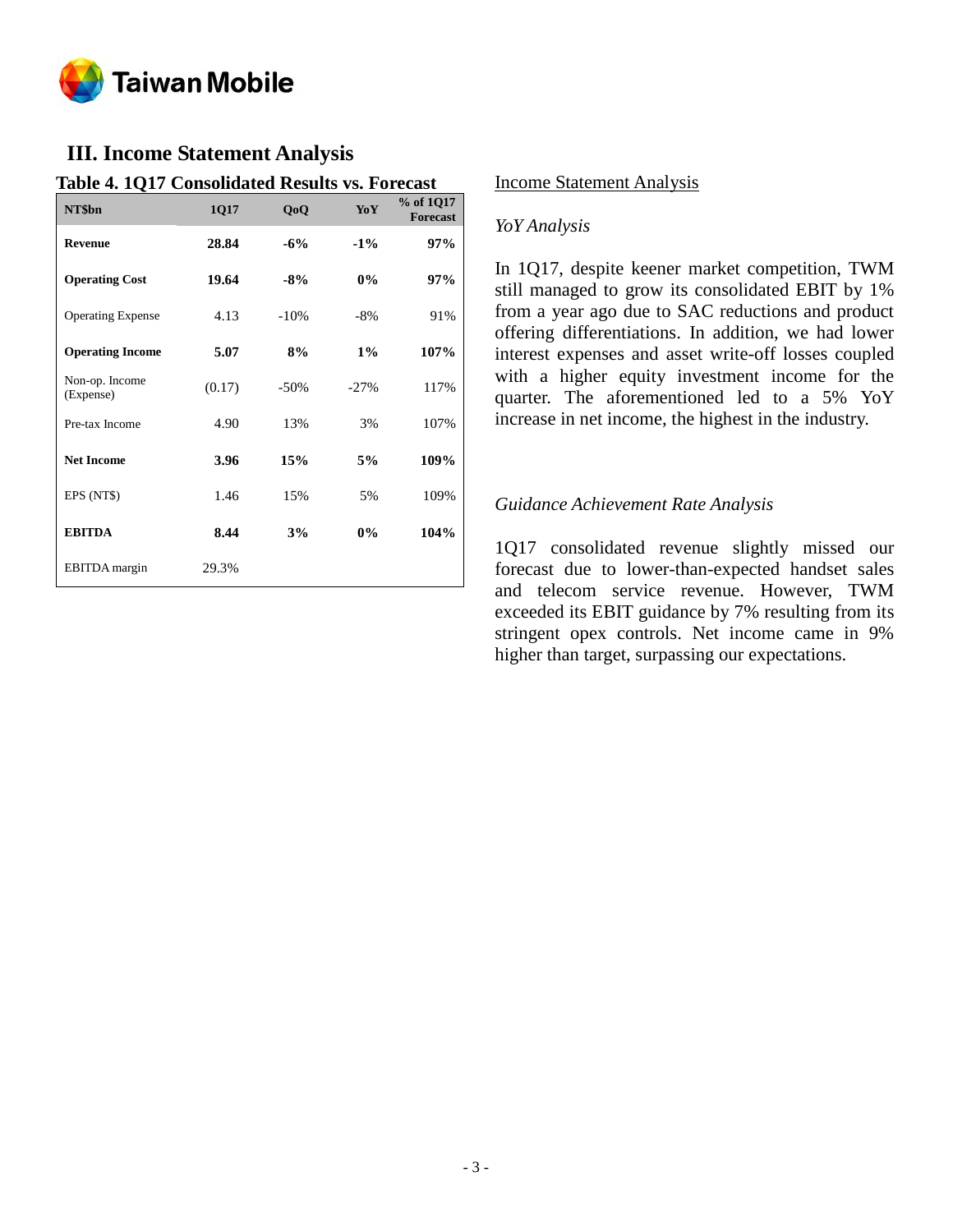

# **IV. Cash Flow Analysis**

# **Table 5. Cash Flow**

| NT\$bn                                      | 1Q17   | 4Q16   | 1Q16   |
|---------------------------------------------|--------|--------|--------|
| <b>Total Op Sources/(Uses)</b>              | 7.49   | 7.94   | 10.03  |
| Pre-tax Income                              | 4.90   | 4.34   | 4.77   |
| Depreciation                                | 2.55   | 2.65   | 2.62   |
| Amortization                                | 0.82   | 0.83   | 0.79   |
| Changes in Working Capital                  | (0.98) | (0.42) | 1.54   |
| <b>Asset Write-off Add-backs</b>            | 0.02   | 0.33   | 0.04   |
| Other Add-backs                             | 0.18   | 0.21   | 0.27   |
| <b>Net Investing</b><br>Sources/(Uses)      | (1.70) | (2.36) | (2.91) |
| Capex <sup>1</sup>                          | (2.66) | (2.26) | (2.75) |
| Divestment (Acquisition)                    | 0.00   | (0.03) | (0.20) |
| <b>Other Financial Assets</b><br>(Increase) | 0.96   | (0.09) | 0.01   |
| Refundable Deposits<br>(Increase)           | (0.03) | (0.01) | (0.00) |
| Others                                      | 0.02   | 0.03   | 0.02   |
| <b>Net Financing</b><br>Sources/(Uses)      | (5.56) | (4.44) | (7.00) |
| Short-Term Borrowings                       | (5.35) | (6.51) | (4.49) |
| Commercial Paper Payable<br>Increase        | 0.00   | (7.70) | (2.30) |
| Convertible Bond Payable                    | 0.00   | 9.99   | 0.00   |
| Long-Term Bank Loan                         | (0.14) | (0.04) | (0.06) |
| Others                                      | (0.06) | (0.19) | (0.16) |
| <b>Net Cash Position Chg.</b>               | 0.22   | 1.13   | 0.12   |

1. Inclusive of prepayments for equipment and the acquisition of computer software & other intangible assets

# **Table 6. Capex & FCF**

| NT\$bn                | 1Q17 | 4016 | <b>1Q16</b> |
|-----------------------|------|------|-------------|
| <b>Cash Capex</b>     | 2.66 | 2.26 | 2.75        |
| - Mobile              | 1.29 | 1.45 | 2.00        |
| - Fixed-line          | 0.36 | 0.30 | 0.25        |
| - Cable MSO           | 0.42 | 0.27 | 0.29        |
| - momo & others       | 0.58 | 0.24 | 0.21        |
| % of Revenue          | 9%   | 7%   | 9%          |
| <b>Free Cash Flow</b> | 4.83 | 5.68 | 7.29        |

# Cash Flow Analysis

In 1Q17, operating cash inflow remained stable compared to a quarter ago. Operating cash inflow was higher in 1Q16 as a result of a smaller handset payment made in that quarter.

The major investing activities in 1Q17 were a NT\$2.66bn cash capex and momo's redemption of its NT\$1.16bn time deposit for its automatic warehouse under construction.

On the financing front, we reduced our borrowings, short-term debt in particular, by NT\$5.49bn in 1Q17. In 4Q16, a 5-year NT\$10bn zero-coupon convertible bond was issued to replace short-term bank borrowings.

### Capex and Free Cash Flow Analysis

In 1Q17, telecom capex dropped QoQ and YoY as guided. The rising investment in CATV, however, was to fulfill the 100% household set-top-box installation target. Most of momo's cash capex in 1Q17 were payments that were already budgeted in 2016 for the automatic warehouse.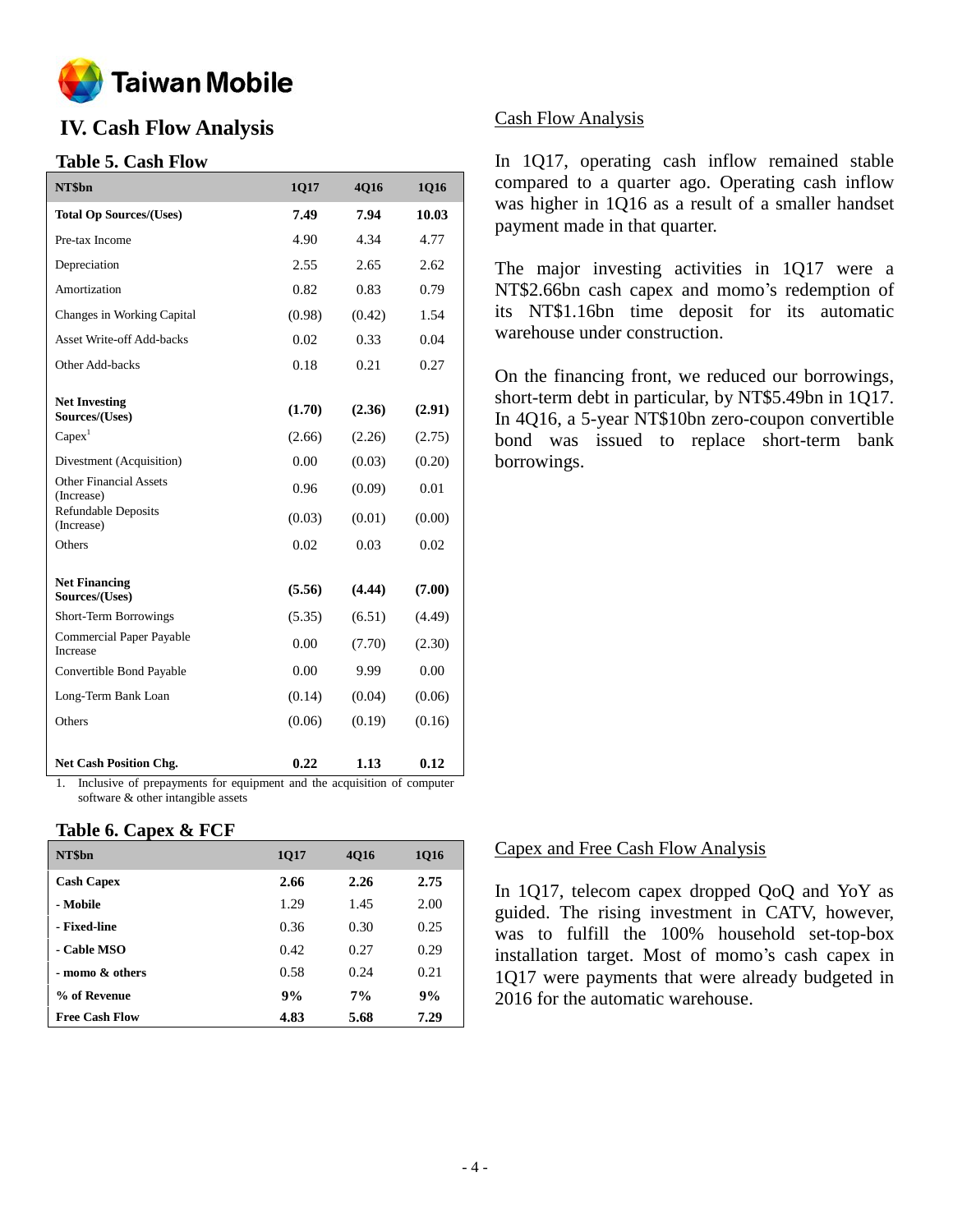

# **V. Balance Sheet Analysis**

# **Table 7. Balance Sheet**

| NT\$bn                                         | 1Q17    | 4Q16    | 1Q16    |
|------------------------------------------------|---------|---------|---------|
| <b>Total Assets</b>                            | 148.73  | 151.38  | 153.75  |
| <b>Current Assets</b>                          | 32.58   | 34.28   | 32.98   |
| - Cash & Cash Equivalents                      | 7.93    | 7.70    | 8.70    |
| - Accounts Receivable                          | 14.77   | 15.42   | 15.72   |
| - Inventories                                  | 3.82    | 4.07    | 2.78    |
| - Short-Term Investment                        | 1.22    | 1.23    | 1.24    |
| - Other Current Assets                         | 4.85    | 5.86    | 4.53    |
| Non-current Assets                             | 116.15  | 117.10  | 120.77  |
| - Long-Term Investment                         | 5.58    | 5.41    | 5.37    |
| - Property and Equipment                       | 45.00   | 45.37   | 46.79   |
| - Concession                                   | 37.20   | 37.86   | 39.81   |
| - Other Non-current Assets                     | 28.37   | 28.45   | 28.80   |
| <b>Liabilities</b>                             | 78.25   | 85.19   | 84.09   |
| <b>Current Liabilities</b>                     | 31.42   | 38.14   | 49.84   |
| - ST Borrowings                                | 8.26    | 13.62   | 25.53   |
| - Other Current Liabilities                    | 23.16   | 24.53   | 24.31   |
| Non-current Liabilities                        | 46.83   | 47.05   | 34.25   |
| - Long-Term Borrowings                         | 42.79   | 42.91   | 29.39   |
| - Other Non-current Liabilities                | 4.04    | 4.14    | 4.86    |
| <b>Shareholders' Equity</b>                    | 70.48   | 66.19   | 69.66   |
| -Paid-in Capital                               | 34.21   | 34.21   | 34.21   |
| -Capital Surplus                               | 14.99   | 14.99   | 14.59   |
| -Legal Reserve                                 | 24.61   | 24.61   | 23.04   |
| -Un-appropriated Earnings                      | 0.63    | 0.63    | 2.76    |
| -Treasury Shares                               | (29.72) | (29.72) | (29.72) |
| -Non-controlling Interest                      | 5.92    | 5.77    | 5.90    |
| -Retained Earnings & Others*                   | 19.85   | 15.71   | 18.89   |
| * Including YTD profits and other equity items |         |         |         |

# **Table 8. Ratios**

|                                   | 1017 | 4016 | 1016 |
|-----------------------------------|------|------|------|
| <b>Current Ratio</b>              | 104% | 90%  | 66%  |
| <b>Interest Coverage (x)</b>      | 31.6 | 27.0 | 27.8 |
| <b>Net Debt (Cash) to Equity</b>  | 61%  | 74%  | 66%  |
| Net Debt $(Cash)$ to EBITDA $(x)$ | 1.32 | 1.44 | 1.39 |
| <b>ROE</b> (annualized)           | 25%  | 23%  | 24%  |
| <b>ROA</b> (annualized)           | 11%  | 9%   | 10%  |

# Assets

As of the end of 1Q17, cash balance increased QoQ as explained in the cash flow analysis section.

The QoQ decrease in accounts receivable was a function of a higher mix of mid-end handset bundled sales.

Other current assets decrease sequentially mainly due to momo's redemption of its time deposit mentioned earlier.

Long-term investment increased QoQ and YoY to reflect the mark-to-market value appraised on the investments in THSR (Taiwan High Speed Rail).

PP&E continued decreasing as new additions in 4G equipment was smaller than the overall depreciation incurred for the quarter.

# Liabilities & Shareholders' Equity

Gross debt balance fell to NT\$51.05bn, following a NT\$5.49bn debt repayment made in the quarter. After being partially replaced by the convertible bond in 4Q16, short-term borrowings only accounted for 16% of gross debt by end of 1Q17 compared to 46% a year ago.

The YoY increase in capital surplus was due to the equity component (share option) of TWM's convertible bond issued in 4Q16.

# Ratio Analysis

With short-term debt repayments made in 1Q17, current ratio went up while the ratios of net debt to equity and net debt to EBITDA both fell. ROE rose to 25% by the end of 1Q17.